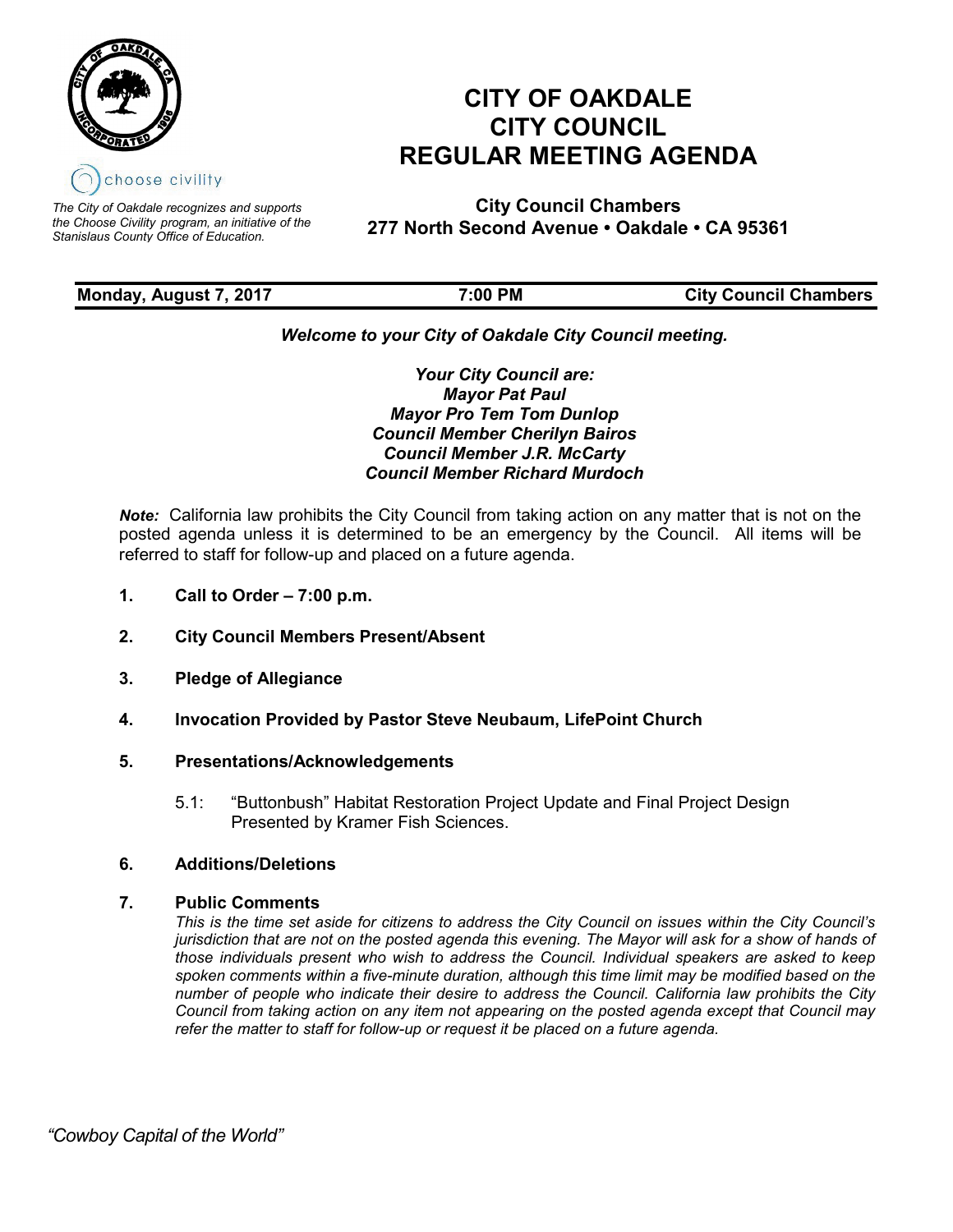

#### **Next City Council Resolution: 2017-099 Next Ordinance: 1250**

#### **8. Appointment to Boards and Commissions**

8.1: Consider Appointing by Minute Order William H. Bowker as the City of Oakdale Representative to the Measure L Citizens Oversight Subcommittee.

Recommended Action: Appoint by Minute Order William H. Bowker as the City of Oakdale Representative to the Measure L Citizens Oversight Subcommittee.

#### **9. City Council Consent Agenda**

The consent agenda is comprised of Items 9.1 through 9.6. Unless there is discussion by a member of the audience/Council they may be approved in one motion.

- 9.1: Approve the Regular City Council Meeting Minutes of July 17, 2017.
- 9.2: Receive and File the Warrant List for the period of July 13, 2017 to August 2, 2017.
- 9.3: Waive Readings of Ordinances/Resolutions except by Title.
- 9.4: Authorize by Minute Order the Approval to Remove Six (6) Oak Trees located in the Rear Yard of a Six (6) Unit Housing Complex at 248 Arboles Way.
- 9.5: Adopt Resolution 2017-\_\_\_\_, a Resolution of the City of Oakdale City Council to Approve the Community Development Block Grant SubRecipient Agreement Between the County of Stanislaus and the City of Oakdale and Authorize the City Manager to Execute the Community Development Block Grant SubRecipient Agreement for FY 2017-2018.
- 9.6: Adopt Resolution 2017-<br>
<sub>
1</sub> a Resolution of the City of Oakdale City Council Authorizing the City Manager to Apply for a Grant from the San Joaquin Valley Air Pollution Control District for Purchase of Electric Vehicles through the Public Benefit Grants Program.

#### **10. Public Hearings**

None scheduled.

## **11. Staff Reports**

11.1: Receive Verbal Report on the City of Oakdale Water System Update.

Recommended Action: Receive Verbal Report.